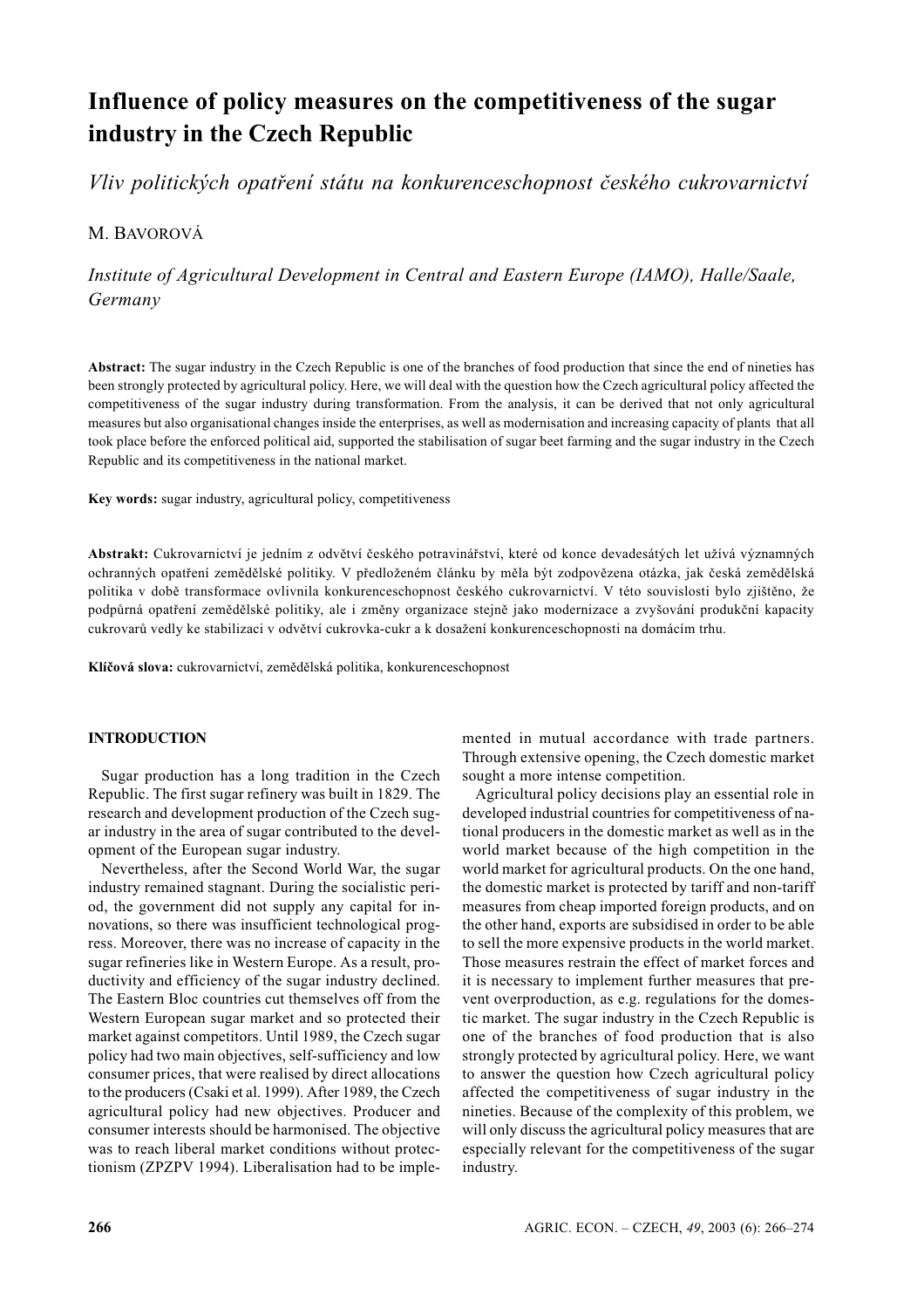The first part of this paper describes agricultural instruments in detail, then their effects as well as the effects of market interventions on the competitiveness of the sugar industry will be examined.

# **AGRICULTURAL POLICY AND MARKET REGULATIONS FOR SUGAR**

### Political instruments of the agricultural market

Because of wide-ranging sugar market regulations of the most important trading partners, eventually national and international regulations influencing the market result were enforced in the Czech agricultural policy that differed from the original agricultural objectives that were announced at the beginning of the nineties. The most important international regulations of the Czech Republic for sugar beets and sugar are tariff regulations and export refunds the national regulations refer to the organisation of the sugar market. One of the main objectives of those measures is the increased competitiveness of Czech sugar producers in the national market by eliminating the pressure of the world market. Thus, the cultivation of sugar beet and its positive effects on landscape conservation and rural development in the Czech Republic, as well as full self-sufficiency in sugar and by-products that are important for the downstream industry, e.g., molasses, will be ensured.

# **Instruments of international trade**

#### a) Tariff regulations

In the nineties, the CR tariffs reacted according to the development of world prices. In order to support the competitiveness of Czech producers in the national market, tariffs had to be increased because of declining prices in the world market.

Until 1994, sugar was one of the products that were not affected by WTO/GATT negotiations. Therefore, member countries could appoint their autonomous agricultural policy measures concerning the sugar market. In its WTO/GATT negotiations, the Czech Republic contracts to a stepwise reduction of the sugar tariff until 2000, beginning from the 1st of January 1995. The agreed tariff was 68.3% in 1995 and had to be reduced to 59.5% by 2000 (Table 1). This tariff was considered to be high enough to prevent imports and therefore to attain stability of the domestic sugar market. Because of CEFTA trade agreements, additionally a bilateral preference tariff was set at 40% with Poland. The tariffs were calculated 'ad valorem', which means a determination of tariff as a percentage of the declared price at the border.

A large amount of sugar was imported because of extremely low world prices in 1998. Thus, the national sugar industry suffered from considerable sales problems (Duffek 2000). Because of the increasing imports, the government introduced a protective tariff with an interim measure in March 1999 with a validation limited to 200 days. The valid tariffs fixed by the Czech Tariff Code  $-$  a governmental regulation from 1998 – or by contract were increased by 80%.

The measures that were undertaken to protect the domestic market were insufficient, as importers discovered gaps that gave access to the market. At the border, they declared extremely low sugar prices (between  $1-2$  CZK/kg). consequently not only large amounts of sugar went into the Czech Republic, but also the government had to deal with the lost tariffs. Eventually, this was prevented by a new interim measure (valid from 20th September 1999). The final measure was set for 4 years and replaced the interim measure. With this measure, a maximum import quota was fixed for the importing countries. The tariffs for the imported sugar quota were set according to the Tariff Code. All countries exceeding their fixed import quota had to pay, by 80%, increased tariffs for the additionally imported sugar. The minimum tariff for imported sugar was 14 CZK whereby this regulation does not concern sugar imports from developing countries that are WTO-members with an import quota into the CR less than 3%.

Another gap was created by sugar that was imported for the downstream production of sugary products. Such kinds of products were not exported out of the Czech Republic, as originally declared. This problem was not adequately considered in the tariff policy (Duffek 2000), and the export of sugary products was insufficiently monitored. Trade with Slovakia was free because of the Customs Union. But in 1999, import contingents were fixed for sugar and iso-glucose.

It should be emphasised that high tariffs on sugar lead to an increasing sugar price in the domestic market. Thus, downstream branches of industry, e.g., producers of sweetened drinks, are being outsold by foreign producers. Moreover, opportunity costs for import tariff, are high because protecting one sector (sugar industry) by fixing factors of production weakens other sectors.

#### b) Export allowance

Export allowances should support the competitiveness of Czech sugar in the world market, which could other-

Table 1. Basic tariff (%) for import of sugar in the CZ 1991-2000

| 1991 | 1992      | '993      | 1994      | 1995 | 1996 | 1997 | 1998 | 1999 | 2000 |
|------|-----------|-----------|-----------|------|------|------|------|------|------|
| 35   | $70 - 80$ | $70 - 80$ | $70 - 80$ | 68.3 | 66.5 | 64.8 | 63.0 | 61.3 | 59.5 |

Source: ZSZ (1994); SVZ (1994-2000)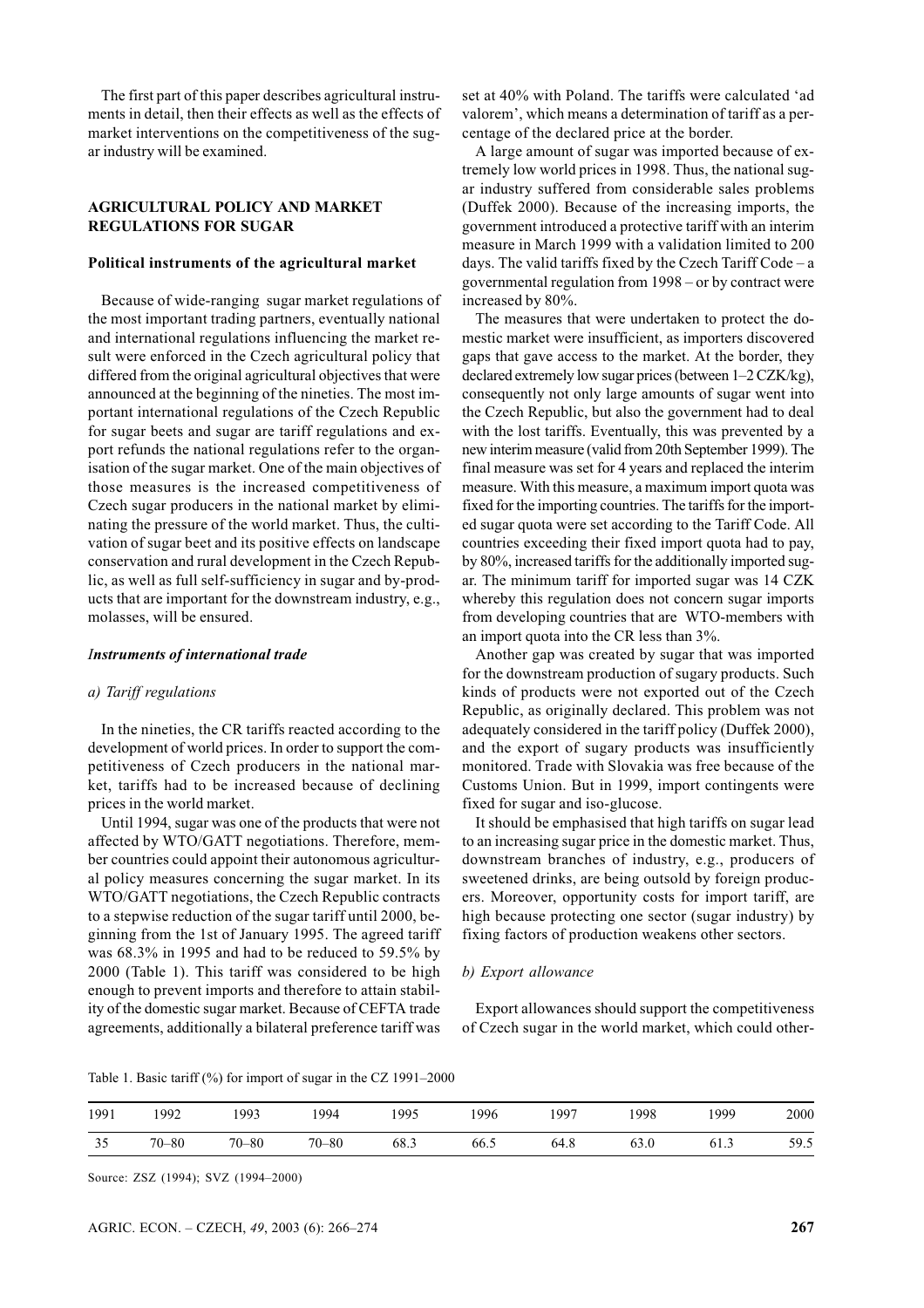Table 2. Subsidised sugar exports from the Czech Republic from 1991 to 1993

|      |            | Subsidy  |         |
|------|------------|----------|---------|
| Year | thousand t | mio. CZK | CZK/t   |
| 1991 |            | 36.0     |         |
| 1992 | 39.4       | 138.0    | 3 5 0 3 |
| 1993 | 20.0       | 66.1     | 3 3 0 3 |

Source: ZSZ (1994)

wise not be achieved because of comparatively high production costs. For the long term it has made sense to reduce production to the level of national consumption. So the government would save the money spent for allowances. According to this aim, in the nineties export allowances were considerably decreased. As a consequence the competitiveness of Czech sugar producers on the world market was restrained.

From 1991 to 1993 the SFTR (State Fund of Market Control) subsidised sugar exports (Table 2). In 1992 the amount of 3 503 CZK/t was paid for the export of 39.4 thousand t. In 1993 only 20 thousand t of sugar were subsidised. In 1993 one exported tonne of sugar was subsidised with 3 303 CZK.

According to the decision of the Sate Fund of Market Regulation (SFTR) concerning the retraction of interventions on the sugar market, the export subvention was abolished in 1993. But this fact supported the aimed concentration in the sugar industry because many refineries were not able to compete under these conditions and went bankrupt. Since 1997, within the framework of Support and Guarantee Farm and Forestry Fund (PGRLF), the government has been supporting credits that were granted by banks to exporting enterprises on agreed export contracts (except for contracts with Slovakia). They consisted of the interest subsidy of 10% of the interest rate. This financial aid was limited to 100 million CZK per 115 thousand t of sugar.

In the above-mentioned WTO/GATT agreements, the Czech Republic contracts the reduction of the subsidised sugar exports to 4 900 t in 2000, for that amount export refunds could be granted up to 63.5 million CZK. Compared with the development of exports in the past, the agreed export volume seems to be lower. It makes up only about 1% of the domestic sugar consumption. The Czech Republic wishes to increase the export volume (Kozák 2000). Here, the question arises of how much financial aid is needed in order to achieve competitiveness of the exported sugar in the saturated world market and what are the (financial) consequences for the consumers and possibly for the taxpayers.

#### Sugar market organisation for the domestic market

The introduction of a sugar market organisation in the Czech Republic has been discussed since the early nineties. The intended accession to the EU, and therefore the necessary adaptation to the EU system, is one of the most important reasons for the sugar market organisation in the Czech Republic. The present Czech sugar market organisation is based on principles of the current EU sugar market organisation. Among the Central European countries that intend to join the EU, in 1994 Poland was the first country to implement a sugar market organisation after the EU model.

By implementing a sugar market organisation, the Ministry of Agriculture was expecting a stabilisation of the sugar market and of the sugar production, less deviation of price and of cultivation area, and declining risks in order to support long-run investments. Thus, the following disadvantages are considered for this system: the problem of allocation of quotas at a high number of producers, the reduction of efficiency as a consequence of disconnecting the market as a regulating mechanism, the support of inefficient sugar beet farmers and producers, the increase of consumer prices, and the delaying, if not even the end, of the rationalisation process (Kalina 1998).

The sugar market organisation came into force on March 14, 2000 by the governmental decree No. 51/2000 Coll. It fixes the measures and the repartition of the government on spending to ensure a continuing sugar production as well as the stabilisation of the sugar market in the Czech Republic (SVZ 2000).

The stabilisation system is financed by itself, it does not burden the national budget because each quota holder has to generate a financial reserve of 1 950 CZK per 1 ton of sugar sold within the quota. Such financial gains are used by the firms to support their own exports (except exports to Slovakia) in the same financial year.

Nevertheless, the above-mentioned risks are to be considered, which are the decline in efficiency and the support of inefficient sugar beet farmers and producers as well as delaying the rationalisation process. These are the negative consequences of disconnecting the market through regulating mechanism, which leads to an increase of consumer prices.

#### **Support of sugar production**

In the following, the support of sugar production will be analysed by using the Nominal Protection Rate (NPR) and the Producer Support Estimate (PSE) for sugar.

The Nominal Protection Rate of sugar (Table 3) was 19.2% in 1997 and increased to 116.3% in 1999 because of declining world prices. Similar to the sinking world price in 1998 and 1999, protective measures of the government increased (augmentation of tariffs, quotas for exporters), in order to effectuate the stabilisation of the sugar industry. Regarding the NPR of EU-member Germany, it appears that the prices there were much higher above the world price than in the Czech Republic. After the accession of the Czech Republic, a similar development of prices as in Germany is expected.

When evaluating such data, it has to be considered that the sugar world price is distorted by agricultural policy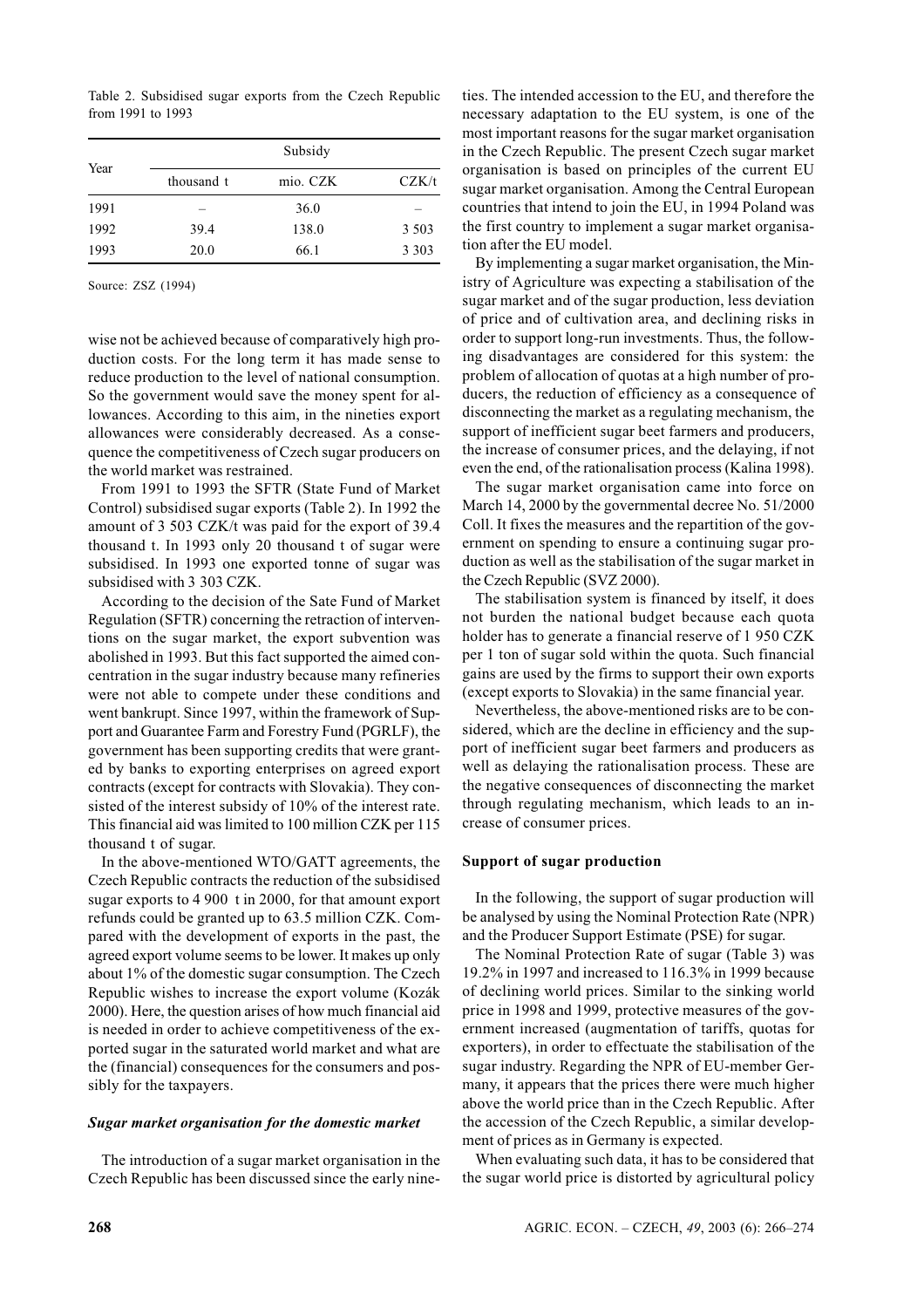|      | National price $(CZK/t)$ |         |                        |       | NPR $(%)$ |
|------|--------------------------|---------|------------------------|-------|-----------|
| Year | CZ                       | Germany | World price* $(CZK/t)$ | CZ    | Germany   |
| 1995 | 15 610                   | 19662   | 10 5 5 4               | 47.9  | 86.3      |
| 1996 | 15450                    | 18820   | 10 0 25                | 54.1  | 87.7      |
| 1997 | 11940                    | 19475   | 1 0 0 1 0              | 19.2  | 94.0      |
| 1998 | 13850                    | 19435   | 8 2 4 4                | 68.0  | 135.8     |
| 1999 | 15 000                   | 19 9 97 | 6934                   | 116.3 | 188.4     |

Table 3. National and world reference prices of sugar (CZK) in the CZ and in Germany as well as the NPR

Source: Zuckerwirtschaft Europa (2001)

\* at the stock exchange in Paris

measures. In most sugar exporting countries, the national consumer price is much higher than the price of sugar that is destined for export. Therefore, most countries object is total self-sufficiency in sugar. They fear an increase of prices for contracted imports in the case they become dependant on exports.

In 1999, the sugar price in the Czech Republic was about 116% above the world price. The low world price can be explained firstly by the large surplus of sugar and therefore the high export subsidisation and protective measures of the developed countries, and secondly by low prices of producers of raw sugar in the developing countries.

#### Producer Support Estimate (PSE)

The PSE is a more comprehensive measure for defining the degree of protectionism than the NPR (OECD 2001). Besides measures for influencing prices, it also reflects other transfers concerning production as e.g. direct income transfers, land premiums, tax breaks, budget transfers etc.

The share of PSE in the total gains of the enterprises in the sugar industry was higher in the socialist Czechoslovakia than in the EU. After the collapse of the planned economy in 1989, the subsidies share sank from 52% (1989) to -11% (1994). Until 1999, the share of PSE grew to 38%, which was caused by a rising tariff that was implemented to hinder the increase of sugar imports.

There it should be concluded, that because of the above-mentioned international and national economic regulations, the national producers are earning a higher income than they could gain on totally liberalised markets. But this strict regulation is inconsistent with the principles of free-market economy, because economic forces are being weakened in the national market.

# **COMPETITIVENESS OF THE SUGAR INDUSTRY**

The following definition of competitiveness is based on Weindelmaier: "The food industry is competitive when it is sustainable in successfully gaining and defend-



Figure 1. % PSE for sugar in the CZ compared to the EU, 1989–99 Source: OECD (1996 and 2001)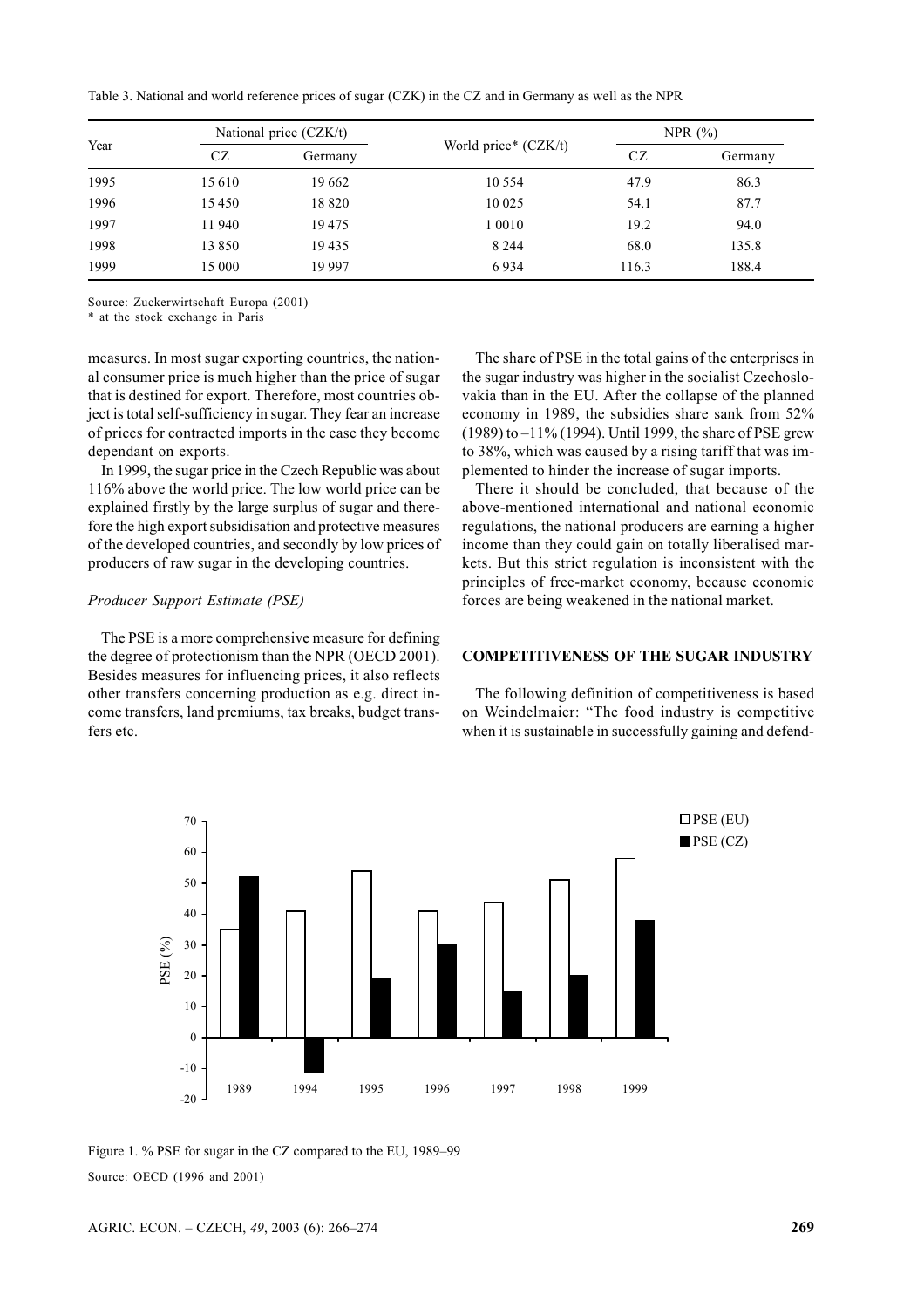ing its market shares in national and international markets" (Weindelmaier 1999).

Table 4. Number of sugar refineries in the CZ and their average production capacity compared with the EU

# **Potential of competitiveness**

After accession into the EU, not only competitiveness in the world market, but especially the competitiveness in the common EU market becomes extremely important for the sugar producers in the Czech Republic. Within the EU, the Czech sugar industry will no longer be advantaged over the EU competitors by agricultural policy measures that also include the national market. The potential to stand up against competition is decisive for the future competitiveness of an economic sector (Weindlmaier 1999). Here, the potential of competitiveness of the Czech sugar industry will be derived from the development of concentration, labour productivity, technology, and profitability in the nineties and will partially be compared with the EU countries.

#### a) Increase of concentration

A higher concentration of enterprises in the market has positive effects on costs and gains for the enterprise and therefore its efficiency by gaining effects of scale. Because of the growing experience of the enterprise at a higher concentration, production costs are being reduced. In the sugar industry, costs are being reduced at a higher daily production capacity because in a modern sugar refinery, the demand for labour is rather independent from its production capacity (Duffek 2000). Therefore, in bigger firms, labour productivity is rising.

As Zemplinerová and Stíbal (1997) point out, in the Czech Republic, the branches of converting industry with one or a few dominant enterprises are more resistant to import pressure. The reasons for that are a higher efficiency and the ability to restrain imports by political decisions.

The process of increasing concentration as well as capacity, which will be described in the following, started in the Czech Republic at the beginning of the nineties. During the campaign 1989 in the Czech Republic, 52 sugar refineries were working with the average capacity of 1 362 t of sugar beet per day (Table 4). Until privatisation, the government as an owner at that time intervened into the change of structure and arranged closing of redundant refineries. Until 1993, in the process of rationalisation, the number of refineries was reduced to 39 (Table 4), which were organised in 28 autonomous institutions. The production capacity rose fractionally until 1993/94 up to 1 534 t of sugar beet per day. The successful privatisation of all existing sugar refineries led to a high competition between the sugar enterprises. At the beginning, also sugar refineries without any future perspective were producing. This not only led to large financial losses (because of investing in modernising such sugar refineries), but also delayed the process of production reduction and increase of concentration in the sugar industry.

| Year    | Number of refineries | Average production<br>capacity (t beets/day) |         |  |
|---------|----------------------|----------------------------------------------|---------|--|
|         | CZ                   | CZ.                                          | EU-15   |  |
| 1989/90 | 52                   | 1 3 6 2                                      |         |  |
| 1990/91 | 47                   |                                              |         |  |
| 1991/92 | 43                   |                                              |         |  |
| 1992/93 | 41                   | 1439                                         |         |  |
| 1993/94 | 39                   | 1 5 3 4                                      |         |  |
| 1994/95 | 31                   | 1649                                         |         |  |
| 1995/96 | 29                   | 1760                                         | 7685    |  |
| 1996/97 | 28                   | 1841                                         | 7550    |  |
| 1997/98 | 26                   | 1901                                         | 8825    |  |
| 1998/99 | 16                   | 2619                                         | 8 2 8 0 |  |
| 1999/00 | 11                   | 3 3 6 4                                      | 9380    |  |

Source: SVZ, various issues; Zuckerwirtschaft Europa, various issues

Business year: 1. October-30. September

During the campaign in 1997, still 26 sugar refineries were working. The average production capacity increased only slowly and was about 1991 t of sugar beet per day (Table 4). The ownership structure was rather complex, because many incorporated companies were joined together.

Participation of foreign entrepreneurs enabled, for the most part, increasing concentration. At the end of the nineties, there were only 11 refineries. The average production capacity increased to 3 364 t of sugar beet per day (Table 4). This was still only one third of the production capacity of sugar refineries in the EU where the average capacity was 7 685 t of sugar beet per day in 1995/ 96, still rising up to 9 380 t per day in 1999/2000. With a similar capacity in the Czech Republic, about five refineries would be able to produce the present amount of sugar.

The high level of competition in the middle of the nineties had its positive effects on the structure and the concentration of the Czech sugar industry. Foreign investors not only brought the necessary capital and more efficient technologies but they also accelerated the concentration process. Thus, regarding the experiences with the development of concentration in the sugar industry of the EU. this seems to be the right direction towards an increasing competitiveness.

#### b) Labour productivity

Educated workers and low labour costs are the positive factors of Czech enterprises. 5 039 employees were working in the sugar industry in 1996 (Table 5). Until 1998, this number decreased continuously to 1 837. This made a share of 5.0% in the total number of employees in the food industry in 1996 (2.2% in 2000).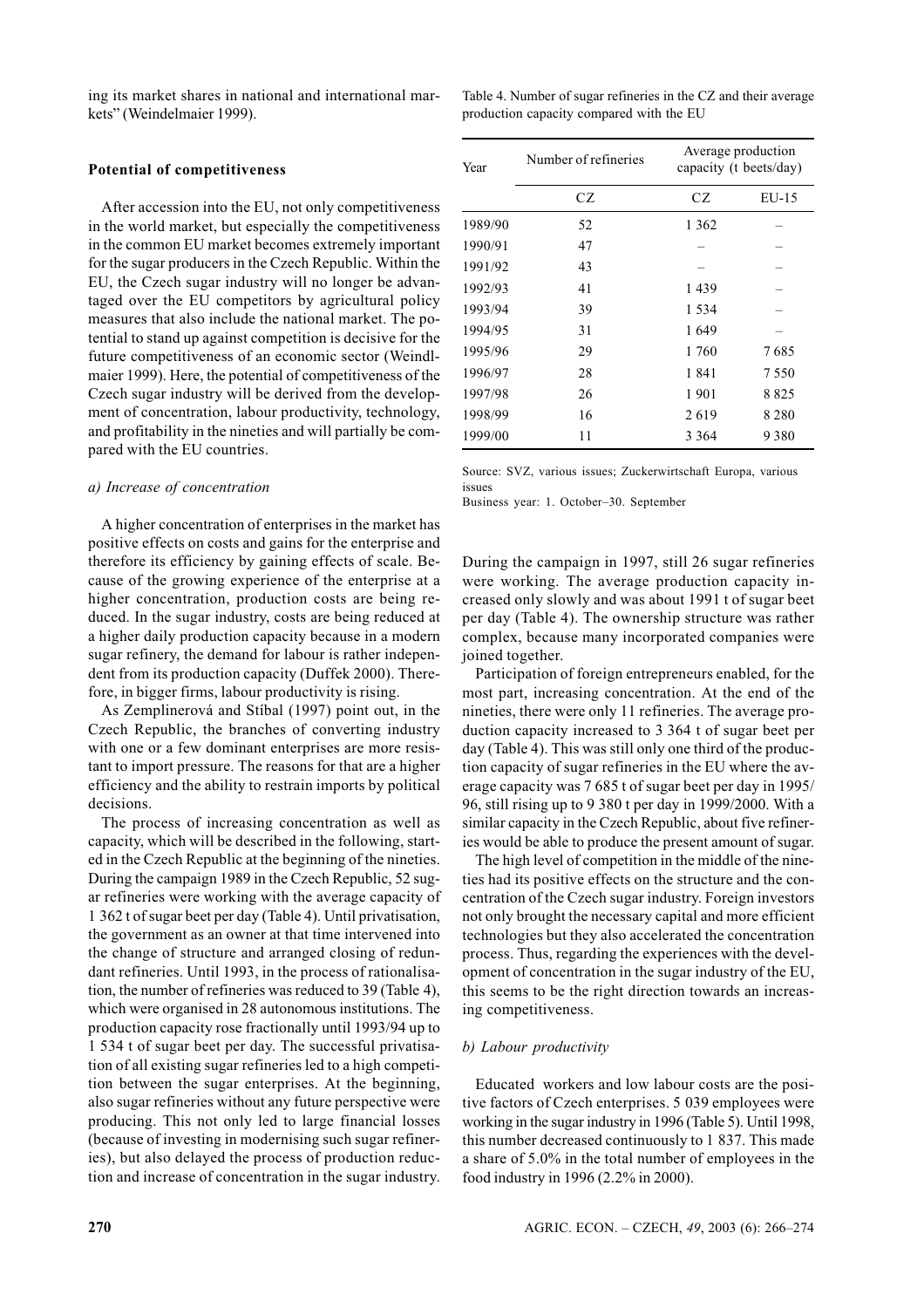Table 5. Employees in the sugar industry (SI) and food industry (FI); Portion of SI of the total FI in the CZ

| Year | Employees      | Portion       |                        |
|------|----------------|---------------|------------------------|
|      | sugar industry | food industry | sugar industry $(\% )$ |
| 1996 | 5039           | 100 709       | 5.0                    |
| 1997 | 3930           | 104 447       | 3.4                    |
| 1998 | 3 3 4 0        | 129 355       | 2.6                    |
| 1999 | 1929           | 92835         | 2.1                    |
| 2000 | 1837           | 82 345        | 2.2                    |

Source: Information VÚZE (2002), included only enterprises with 100 and more employees; MZe and  $VUZE$  (2001)

Table 6. Labour productivity in the SI and FI in the Czech Republic

| Year | Added value/<br>employee SI<br>(thousand CZK) | Added value/<br>employee FI<br>(thousand CZK) | SI/FI<br>$(\%)$ |
|------|-----------------------------------------------|-----------------------------------------------|-----------------|
| 1996 | 180.0                                         | 334.2                                         | 53.9            |
| 1997 | 271.6                                         | 406.1                                         | 66.9            |
| 1998 | 492.5                                         | 377.6                                         | 130.4           |
| 1999 | 887.4                                         | 436.6                                         | 203.3           |
| 2000 | 067.4                                         | 478.9                                         | 222.9           |

Source: Information VÚZE (2002); MZe und VÚZE (2001)

Labour productivity (added value per 1 worker) increased from 180 thousand CZK in 1996 to 1 067.4 thousand CZK in 2000 (Table 6). Compared with the whole food sector in 1996, labour productivity of the SI was at the level of 53.9% of the labour productivity of the whole food sector  $(= 100\%)$ , but it increased to 222.9% in 2000, and therefore exceeded the average labour productivity in the FL

The positive effects of the economic opening for foreign investors were also reflected by the increase of productivity. This is important, because increasing labour productivity caused by new, high-performing technologies as well as the above-mentioned increase of production capacity is required for competitiveness in the saturated sugar market.

#### c) Technology

The efficiency of the Czech sugar industry improved considerably due to innovations and structure changes. By reconstructing the sugar industry, energy input (fuel) as well as electricity) could be lowered. The use of fuel decreased from 8.8 units of specific heat per ton of sugar beet on average in 1985–1989 to 4.2 units per ton in 1999. The energy input in sugar refineries referring to one ton of sugar beet sank from 30.6 kWh (average 1985–1989) to 25.4 kWh in 1999 (Číž 2000).

Because of the short storage ability of sugar beet refineries can only be used for a short period of time per year – the so-called campaign. In order to augment the efficiency of the capacity and to profit from the effects of scale, an extension of the campaign is recommended. On the other hand, under the climatic conditions in the Czech Republic, a too long campaign would be too costly. In the Czech Republic, the campaign lasts only about 75 days (Table 7). In the EU, campaigns last longer (about 90 days). The economic optimum in the Czech Republic is estimated at 80 days.

The obsolete facilities in the refineries in 1989/90 caused a lower yield of sugar from the beets than in the EU countries. In the Czech Republic, the yield was about 72.3% in 1989/90: in the EU countries, 86.4% (Table 7).

Table 7. Duration of the campaign, content of sugar, and yield of sugar in the SI in the Czech Republic

|         | Duration of campaign (days) |                          | Content of sugar (% beet) |         |      | Yield (% beet) |      | Yield (% sugar) |  |
|---------|-----------------------------|--------------------------|---------------------------|---------|------|----------------|------|-----------------|--|
| Year    | CZ                          | $EU-15$                  | CZ                        | $EU-15$ | CZ   | $EU-15$        | CZ   | $EU-15$         |  |
| 1989/90 |                             | —                        | 14.8                      | 16.9    | 10.7 | 14.6           | 72.3 | 86.4            |  |
| 1990/91 | 79                          | 90                       | 16.3                      | 16.7    | 12.8 | 14.0           | 78.5 | 83.8            |  |
| 1991/92 | 70                          | 85                       | 17.5                      | 17.4    | 14.0 | 15.0           | 80.0 | 86.2            |  |
| 1992/93 | 72                          | 96                       | 16.0                      | 17.0    | 13.6 | 14.8           | 85.0 | 87.1            |  |
| 1993/94 | 74                          | 94                       | 16.8                      | 17.4    | 13.2 | 15.1           | 82.5 | 86.8            |  |
| 1994/95 | 81                          | 85                       | 15.6                      | 17.2    | 12.1 | 15.0           | 77.6 | 87.2            |  |
| 1995/96 | 63                          | 88                       | 16.0                      | 16.7    | 12.6 | 14.6           | 78.8 | 87.4            |  |
| 1996/97 | 76                          | 87                       | 17.0                      | 18.2    | 13.8 | 16.0           | 81.2 | 87.9            |  |
| 1997/98 | 88                          | 92                       | 16.6                      | 17.8    | 13.7 | 15.6           | 82.5 | 87.6            |  |
| 1998/99 | 72                          | 87                       | 15.8                      | 17.1    | 13.1 | 15.0           | 82.9 | 87.7            |  |
| 1999/00 | 74                          | $\overline{\phantom{0}}$ | 17.3                      | 18.0    | 14.5 | 15.9           | 83.8 | 88.3            |  |
| 2000/01 | 72                          |                          | 17.7                      | 17.6    | 14.5 | 15.7           | 81.9 | 89.2            |  |

Source: SVZ, various issues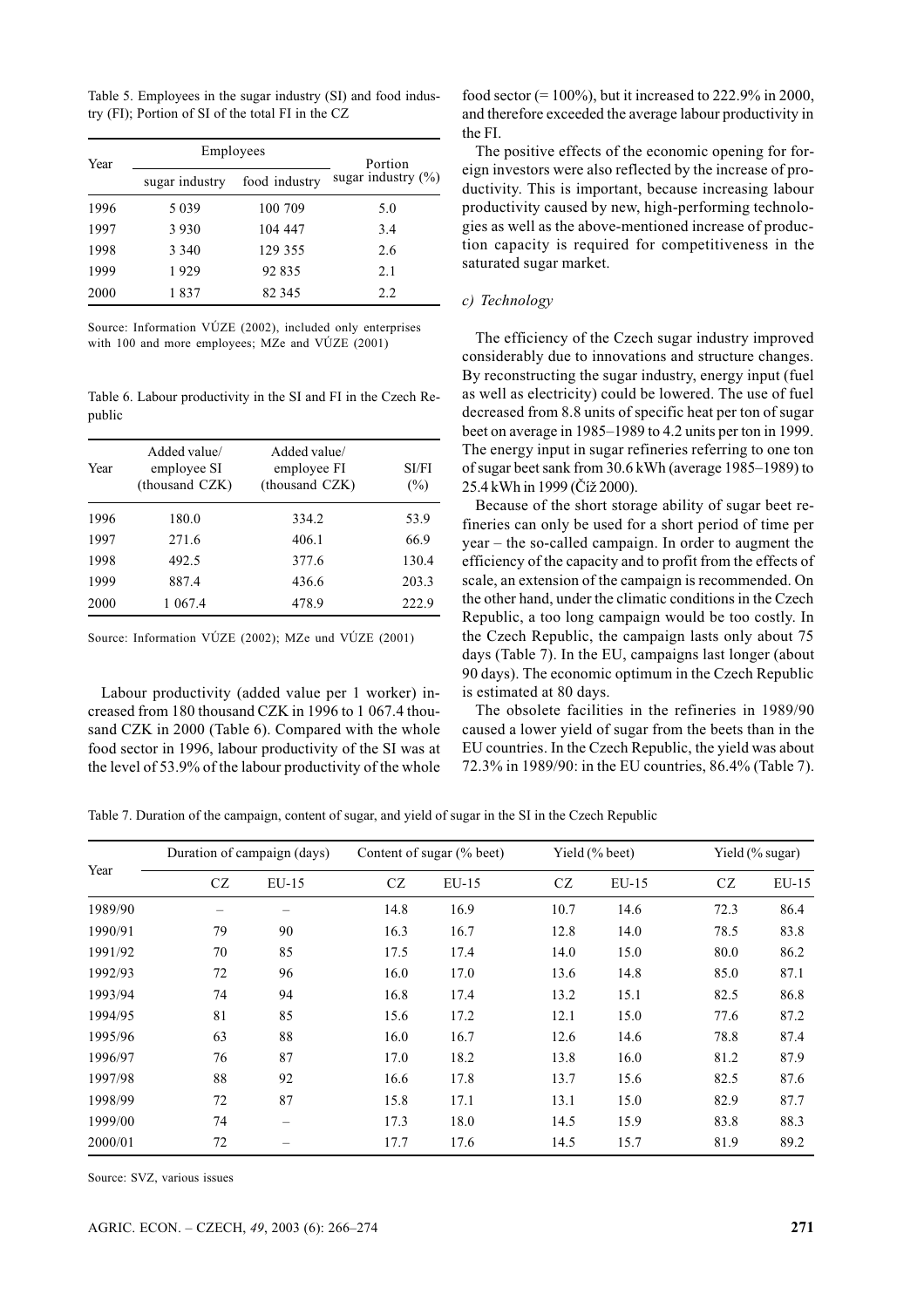This can also be connected with a lower quality and a high proportion of non-sugar contents in the supplied sugar beet in the Czech Republic, because deductions for low quality were not enforced consistently enough (Kalina 1998).

The yield of sugar rose with the modernisation of the refineries and increased to about 82% by the end of the nineties (Table 7). In spite of the positive development, the level of the EU (about 88%) could not yet be approached.

#### d) Profitability

In the nineties, profitability was very low, and in 1992, 1997, and 1998 even negative (Table 8), because of low profits and high costs. After augmenting the protective measures in 1999 and the implementation of the sugar market organisation in 2000, as well as increasing efficiency of the sugar production, profitability rose in the period 1999/2000 from 1.8 to 7.9%. It is to be assumed that with their declining number, enterprises became more powerful and they could enforce protective measures (higher tariffs, sugar market organisation) for the sugar market (comp. Increase of concentration). Another reason for increasing profitability are cost-reducing measures that came along with high investments into innovations, and re-structuring that were largely completed at the end of the nineties.

Because of the comparatively low production capacity and labour productivity, short campaigns, low yield as well as high energy input, the Czech sugar refineries have  $-$  in spite of lower labour costs  $-$  higher costs referring to one production unit than producers from the EU. After an analysis (Kalina 1998) in the nineties, costs were 12% higher than in the EU. But compared with the Central and Eastern European countries the Czech Republic, together with Hungary, is at the top among the accession countries due to the highest crops as well as the relative-

Table 8. Selected economic features of the Czech sugar industry

|      | Profit   | Total costs | Profitability |  |
|------|----------|-------------|---------------|--|
| Year | mio. CZK | mio. CZK    | $\frac{0}{0}$ |  |
| 1990 | 191      | 6097        | 3.1           |  |
| 1991 | 367      | 8 2 9 7     | 4.4           |  |
| 1992 | $-197$   | 8 0 4 1     | $-2.5$        |  |
| 1996 | 542      | 12471       | 4.3           |  |
| 1997 | $-916$   | 10 794      | $-8.5$        |  |
| 1998 | $-371$   | 11 329      | $-3.3$        |  |
| 1999 | 174      | 9769        | 1.8           |  |
| 2000 | 630      | 7931        | 7.9           |  |

Source: ZPZPV (1994), Information VÚZE (2002)

ly high yield and lowest costs of beet farming and sugar production (Kozák 2000).

#### **Evaluation of the ex-post competitiveness**

The above-described development of the Czech sugar industry in the nineties indicates an increasing competitiveness during the transition process. With the following trade indicators, we now want to examine how the positive development of the competitive potentials influenced the actual competitiveness.

The trade indicators provide measures in order to evaluate the ex-post competitiveness of a country, of a sector, or of a branch (Balassa 1989; Vollrath 1991). They are used in this article to evaluate the competitiveness of the Czech sugar sector. However, export indicators of sugar and for other goods of the food industry are restrained by a number of tariff and non-tariff trade restrictions (Breitenacher and Träger 1990). So, when interpreting those indicators, one has to consider the framework. The Relative Export Advantage Index (RXA) describes the proportion of the Czech sugar export to the total sugar export in relation to the proportion of the total Czech export for other goods. An RXA smaller than 1 indicates a disadvantage of Czech sugar exports. In the following formulas, *X* stands for exports and M stands for imports. The indices  $i$  and  $k$  are related to categories of products, whilst  $j$  and  $l$  relate to regions. All other products act as a reference group for sugar, and all other countries act a as reference to the CR.

$$
RXA_{ij} = \left(X_{ij} / \sum_{l,l \neq j} X_{ij}\right) / \left(\sum_{k,k \neq i} X_{kj} / \sum_{k,k \neq i} \sum_{l,l \neq j} X_{kl}\right)
$$
\n(1)

There is a similar index for the import, the Relative Import Penetration Index (RMP). An RMP higher than 1 indicates a competitive disadvantage, an RMP smaller than 1 indicates a competitive advantage of Czech producers towards importers.

$$
RMP_{ij} = \left(M_{ij} / \sum_{l,l \neq j} M_{ij}\right) / \left(\sum_{k,k \neq i} M_{kj} / \sum_{k,k \neq i} \sum_{l,l \neq j} M_{kl}\right)
$$
\n(2)

The Relative Trade Advantage Index (RTA) is based on Scott and Vollrath (1992) and describes the difference between RXA and RMP. Positive values indicate an advantage, negative values indicate a competitive disadvantage (Frohberg and Hartmann 1997).

$$
RTA_{ii} = RXA_{ii} - RMP_{ii}
$$
\n<sup>(3)</sup>

There might be some discrepancies within the statistical data of the CR trade up to 1994 because of the data collection during the socialistic period and during the transition process. Thus, in 1988–1989, extremely high sugar imports were indicated, which might stand in connection with the import of Cuban raw cane sugar for re-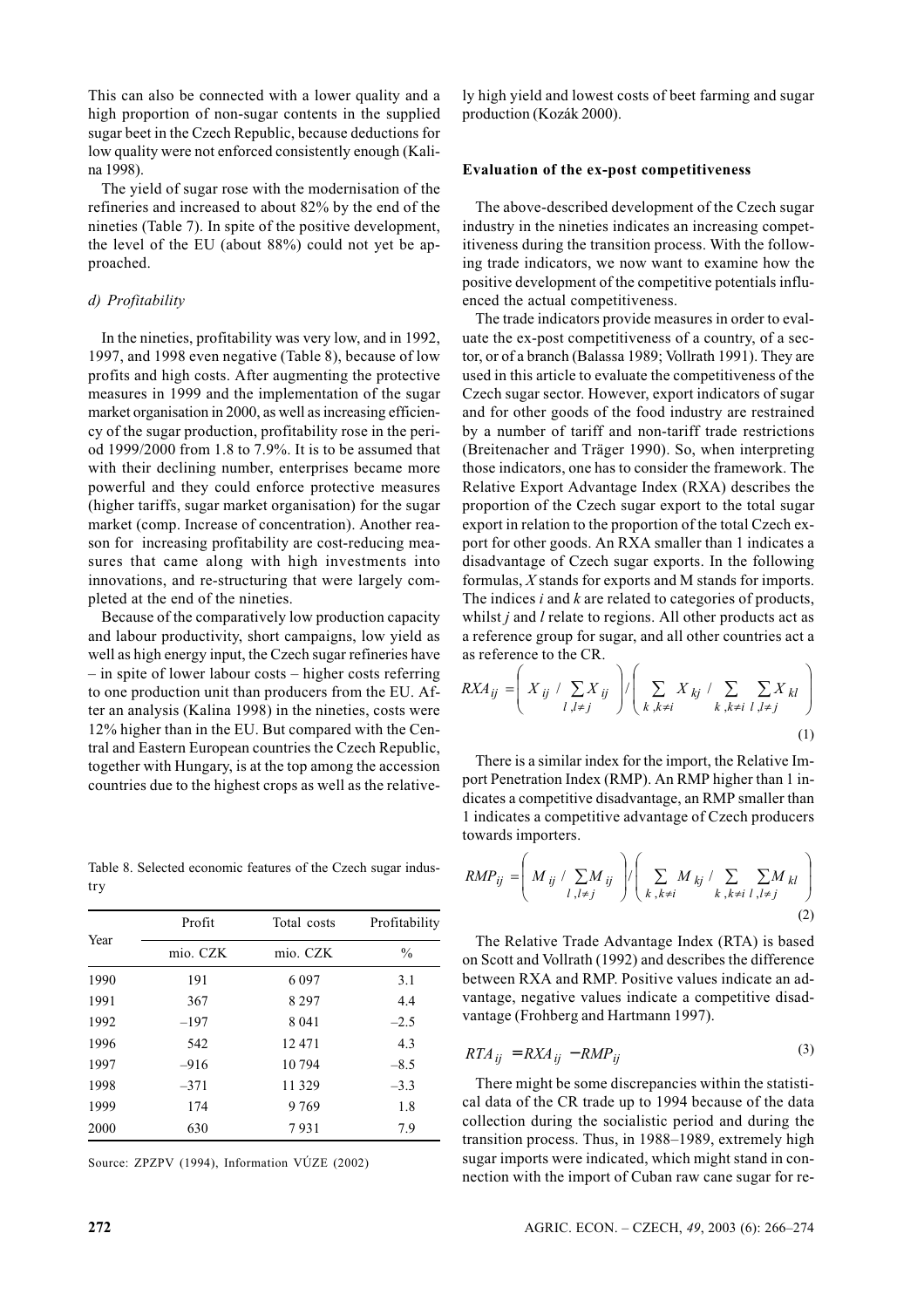Table 9. Trade indicators for Czech sugar

| Year | RXA  | <b>RMP</b> | <b>RTA</b> |
|------|------|------------|------------|
| 1988 | 0.45 | 2.36       | $-1.91$    |
| 1989 | 0.70 | 3.26       | $-2.56$    |
| 1994 | 0.96 | 0.01       | 0.95       |
| 1995 | 0.39 | 0.08       | 0.31       |
| 1996 | 0.28 | 0.09       | 0.19       |
| 1997 | 0.87 | 0.05       | 0.82       |
| 1998 | 0.40 | 0.20       | 0.20       |
| 1999 | 0.11 | 0.24       | $-0.13$    |

Source: Own calculations based on FAOSTAT data

finement. But this was not reflected in the export numbers. So the high RMP and the low RTA in 1988-1989 cannot be compared and therefore they will not be considered in our further explanations.

The RXA for the considered years is smaller than 1 (Table 9). This indicates a competitive disadvantage of Czech sugar compared with foreign producers on the world market. But Czech producers were advantaged on the national market, which is shown by a low RMP. The RTA was positive (except in 1999) and therefore Czech sugar had a competitive advantage.

Altogether, augmenting the competitive potential did not improve the international competitiveness of the Czech sugar sector. This is mainly influenced by the extremely low sugar prices that are distorted by strong concurrence and the resulting protective measures and trade barriers of developing countries. Czech producers were only able to compete in the domestic market. There they are protected by protective measures of the agricultural policy.

#### **CONCLUSIONS**

The objective of agricultural policy after 1989 was to provide liberal market conditions without protectionism. Regarding the influence of agricultural policy instruments to the stability of the sugar sector, it becomes clear that the liberal political measures from the beginning up to the middle of the nineties, together with a low protection of national products, led to the enforcement of competitiveness in the national market and to the decrease of sugar production down to the level of consumption in the CR. In order to protect these conditions that were aimed at by the agricultural policy, tariffs were augmented in 1989 which protected the national market from imports of cheap world market sugar. The production of sugar is regulated by the sugar market organisation that adapted the sugar policy of the CR to the EU and itself acts as another protective measure. Accession to the EU is expected to implement positive changes of the supporting framework for sugar producers and competitiveness is expected to improve compared with the world

market. Further, an increase of protective measures is expected which will lead to higher consumer prices.

Not only agricultural measures but also organisational changes inside the enterprises, as well as modernisation and increasing capacity of plants which all took place before the enforced political aid, supported the stabilisation of sugar beet farming and sugar industry in the Czech Republic and the competitiveness in the national market

As a conclusion, we can derive that the Czech sugar industry and its existence, as well as the EU sugar industry, depends on the protective measures of agricultural policy and will also depend on it in the future.

#### **REFERENCE**

- Balassa B. (1989): Comparative Advantage, Trade Policy and Economic Development. New York and London. Cited from Eiteljörge U. and Hartmann M. (1999).
- Breitenacher M., Träger U.C. (1990): Ernährungsindustrie. Strukturwandel in Produktion und Absatz. IFO-Institut für Wirtschaftsforschung, Struktur und Wachstum, Reihe Industrie. Heft 46. Berlin und München. Cited from Hartmann M. (1993).
- Číž K. (2000): Energetické hospodářství cukrovarů České republiky dříve a nyní. Listy cukrovarnické a řepařské, 116  $(12): 319 - 320.$
- Csaki C., Debatisse M., Honisch O. (1999): Food and agriculture in the Czech Republic: from a "Velvet" transition to the chalenges of EU accession. World Bank, Washington DC.
- Duffek K. (1998): Hlavní rysy současného vývoje českého cukrovarnického průmyslu. Sborník z konference Řeparství  $1998:20 - 25.$
- Duffek K. (2000): Český cukrovarnický průmysl na prahu roku 2000. Sborník z konference Řeparství 2000: 15–18.
- Eiteljörge U., Hartmann M. (1999): Central and Eastern European Food Chains Competitiveness. In: The European Agro-Food System and the Challenge of Global Competition, pp. 187-224. ISMEA, Roma.
- Frohberg K., Hartmann M. (1997): Comparing measures of competitiveness. Discussion Paper No. 2. IAMO, Halle.
- Hartmann M. (1993): Überlegungen zur Wettbewerbsfähigkeit des deutschen Ernährungsgewerbes. Agrarwirtschaft, 42:  $237 - 247$ .
- Kalina A. (1998): Současný stav českého řepařství a cukrovarnictví. Sborník z konference Řeparství 1998: 15–19.
- Koester U. (1992): Grundzüge der landwirtschaftlichen Marktlehre. Franz Vahlen GmbH, München.
- MZe and VÚZE (2001): Panorama potravinářského průmyslu ČR 2000. Praha.
- OECD (1996, 2001): Agricultural Policies in OECD countries. OECD, Paris.
- Reisen H. (1982): Protektionsstruktur und internationale Wettbewerbsfähigkeit der deutschen Industrie. Zeitschrift für Betriebswirtschaftslehre, Jg. 52, Ergänzungsheft 2/1982: Wettbewerbsfähigkeit von Unternehmen, pp. 47-61. Cited from Hartmann M. (1993).